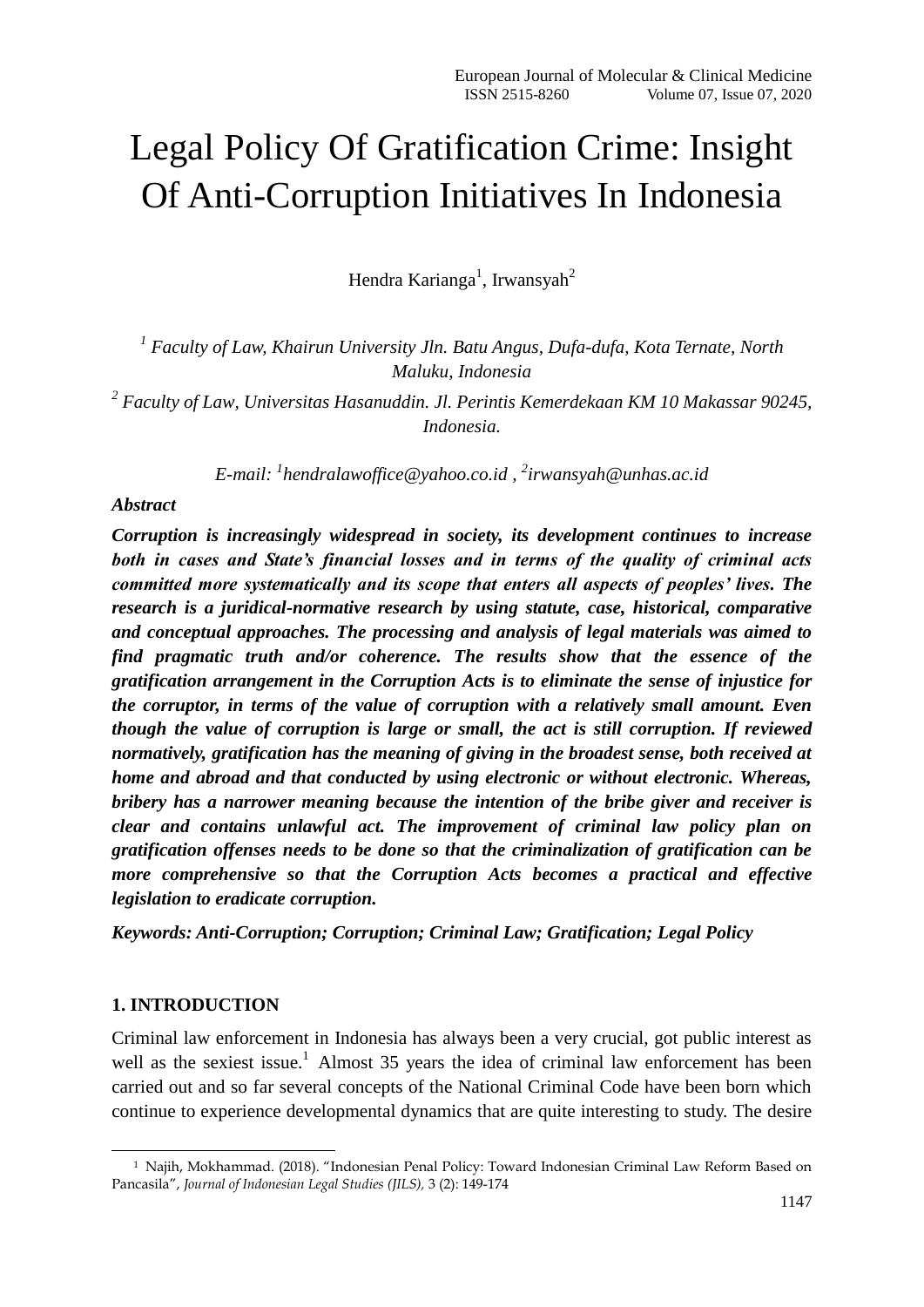to realize a better criminal law and be able to fulfill the aspirations of the people is the ideal criminal law politics (penal policy).

Constitutively, the Indonesian State aims to protect to protect the entire nation and all of Indonesian peoples, to promote public welfare, to educate the life of nation, and to participate in maintaining world-order.<sup>2</sup> Recently, we are facing a rapid momentum of change, especially in the fields of economy, science and information technology.<sup>3</sup> Change requires opportunities and threats, which in turn can lead to success or failure.

Currently, Indonesia as a State and nation entity is participating in a momentum of change globally, regionally and nationally. These changes raise hopes for more real and progressive changes in national and State life. One of the factors causing the high cost economy and being potential threats of the nation is to lead Indonesia to become a "failed State" in the phase of change.

Corruption as one of crimes related to human rights, State ideology, economy, State finance, national morals, and so on.<sup>4</sup> According to Rober Klitgaard<sup>5</sup> that corruption is a behavior that deviates from the official duties in a position because personal benefits, status or money (individuals, family, and groups) or violates the implementing rules of personal behavior.

Corruption is classified as an extraordinary crime. In the Decree of Constitutional Court No.003/PUU-IV/2006, the Court has taken the prosecutor's opinion of the Corruption Eradication Commission and the Attorney General that views corruption as an extraordinary crime. Furthermore, in the explanation of Act No. 30 of 2002 concerning the Corruption Eradication Commission (hereinafter referred to as the Corruption Eradication Commission Acts), Part I General mentioned that corruption cannot be categorized again as ordinary crimes but as an extraordinary crime.

In fact, corruption is increasingly widespread in society, its development continues to increase both in cases and State"s financial losses and in terms of the quality of criminal acts committed more systematically and its scope that enters all aspects of peoples" lives. Based on the effect or impact, the increase in uncontrolled corruption will bring disaster not only to the national economy but also to the life of the nation and State in general. Also, widespread and systematic corruption is a violation of social and economic rights of the community.<sup>6</sup>

Based on both considerations, the criteria used to classify a criminal act as an extraordinary crime is based on the fact of the existence of the criminal and the risks or dangers it can cause. According to the research of Anti-Corruption Institution, *Transparency International Indonesia*<sup>7</sup> report that in the last ten years (2008 to 2018) the level of corruption in Indonesia

-

<sup>2</sup> Syamsuddin Muchtar and Ahsan Yunus 2019 *IOP Conf. Ser.: Earth Environ. Sci.* **343** 012066. DOI: *<https://doi.org/10.1088/1755-1315/343/1/012066>*

<sup>3</sup> Harris, C., & Laibson, D. (2012). "Instantaneous gratification." *The Quarterly Journal of Economics*, *128*(1), 205-248.

<sup>4</sup> Ermansjah Djaja. 2010. *Memberantas Korupsi Bersama KPK*. Jakarta: Sinar Grafika. p. 1

<sup>5</sup> Robert Klitgaard. 1998. *Memberantas Korupsi*. Jakarta: Yayasan Obor Indonesia. p. 31.

<sup>6</sup> Sugeng Purnomo, Muhadar, Farida Patittingi, and M. Said Karim. (2018). Corruption Crime in Lending to the Government Banks: A Challenge in Criminal Law, *Journal of Law, Policy and Globalization*, Vol. 80.

<sup>1148</sup> <sup>7</sup> Transparency International Indonesia conducts a research and rating of countries that considered capable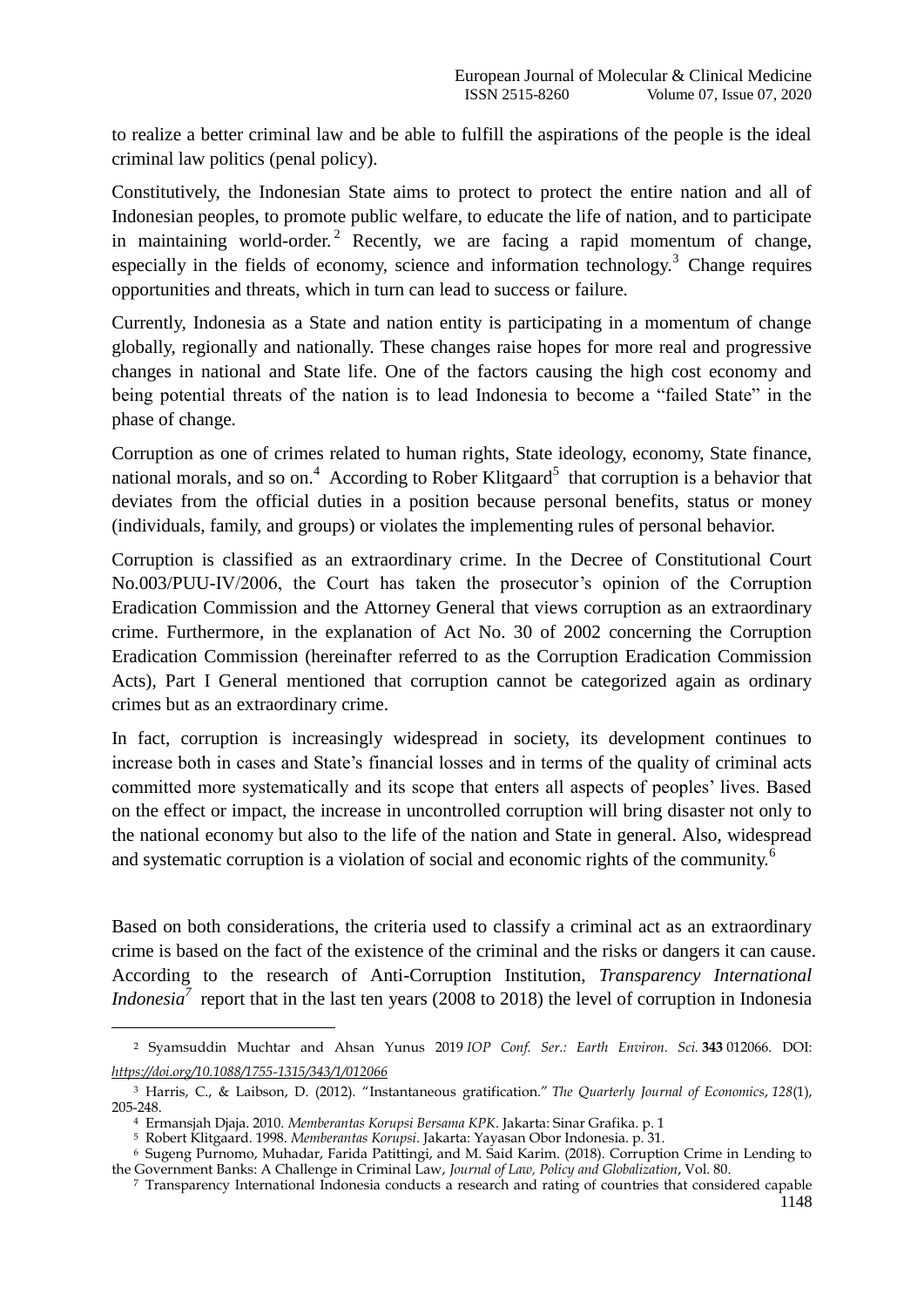is still categorized as country with lowest Corruption Perception Index as shown in Chart 1.



Chart 1. Indonesian Corruption Perception Index by Transparency International Indonesia

*Source: Transparency International Indonesia, 2019 (edited).*

Chart 1 shows that in 2008-2018 there is progress in terms of corruption eradication in Indonesia, although it is considered slow and still classified as a category of countries with low CPI. At ASEAN level, for 2018 with CPI score 38, Indonesia in  $4<sup>th</sup>$  position after Singapore in the first position with a score of 82, and the second position is Brunei Darussalam with CPI score 62 and the third position is Malaysia with CPI score 47.

One dimension of corruption is gratification that received by public servants or State administrators. The cases as occurred become the public discussion and it occurs in almost every sector of national and State life. In the survey of *Global Corruption Barometer* (GCB) that released by *Transparency International Indonesia* on March 7, 2017 revealed that from 1000 respondents in Indonesia there were 32% who claimed to have committed bribes. It different when asked a similar question to Japanese citizens, the figure is very small at 0.4%.<sup>8</sup>

The problem of gratification is identical to the reality of the relatively small salary of civil servants or disproportionality between income and expenditures of civil servant on basic needs that must be met by them so that it is considered proper for civil servants to receive money or goods from the citizens in doing their duties as additional income.

In essence, the gratification in relation with positions that are contrary to their obligations or duties is a corrupt act that is considered despicable because a civil servant or State official as a public official should not receive gifts because they can cause conflict of interest with their

-

of eradicating corruption from countries in the world and *Corruption Perception Index* (CPI) is an indicator that measures public perceptions of the public service sector in a country by providing value with a scale between 0 (most corrupt) to 10 (cleanest) then since 2012 it experiences changes of methodology and index scale becomes 0 - 100. See http://www.tii.org.id/corruption perception index, accessed on 2 February 2019.

<sup>8</sup> Data Global Corruption Barometer. Source: [www.ti.or.id,](http://www.ti.or.id/) accessed on 3 February 2019.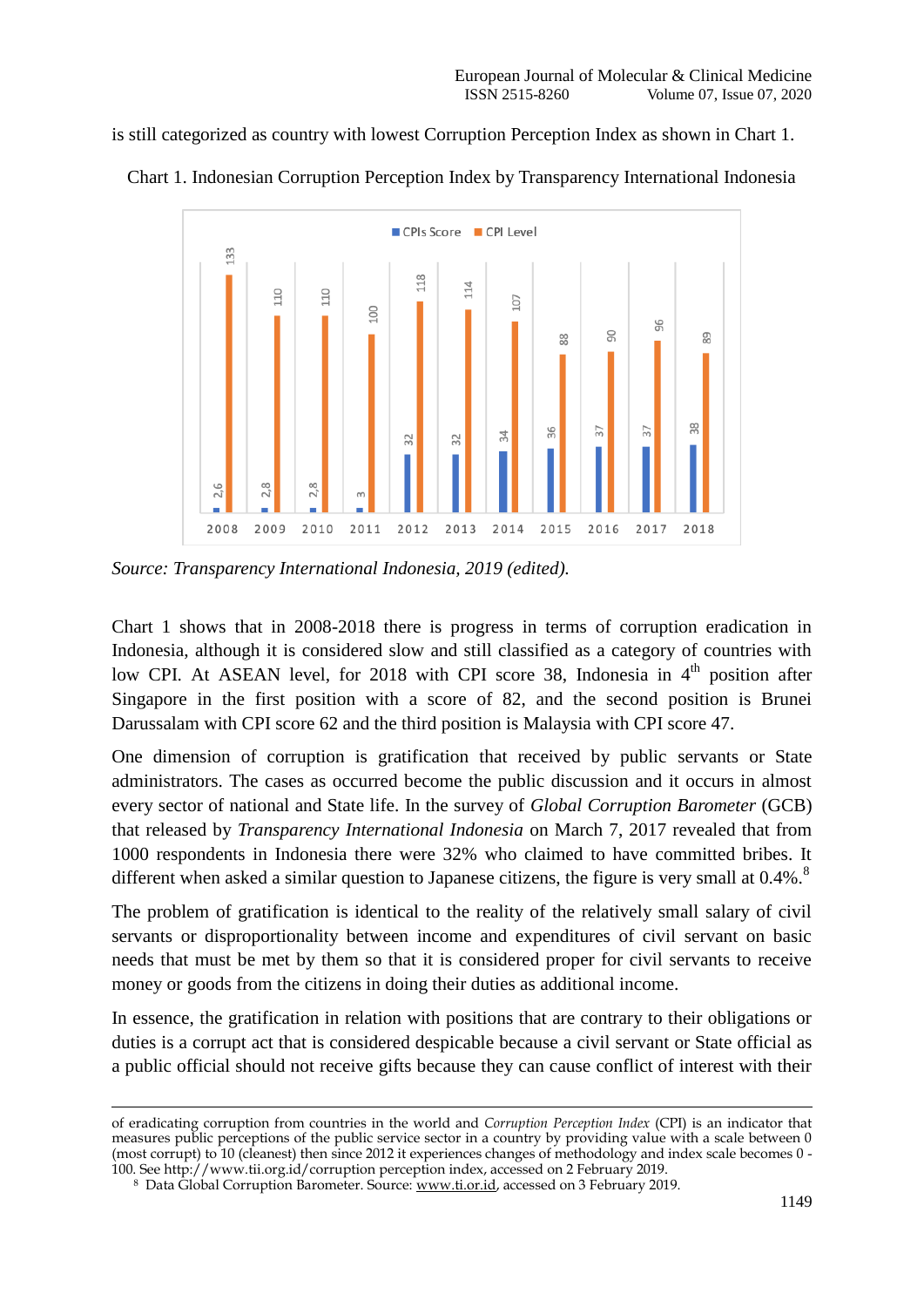position. However, it is not easy to develop legal awareness of corruption. Reflectively, the depiction of criminal law enforcement is not in a vacuum and has limitations, in this case in order to achieve the goal of law enforcement itself, namely legal order.<sup>9</sup>

Legal practices that occur in a corruption in the form of receipt of gifts such as money or goods by civil servants or State administrators are alleged with multiple indictment and subsidiarity. The implication of the difference in the criminal offense has led to disparities in the application of law and injustice and legal holes to exploit the weaknesses of the offense formula in the law.

## **2. METHOD OF RESEARCH**

-

The type of research is juridical-empirical research or a socio-legal research, which examines the legal provisions and what happens in communities.<sup>10</sup> It was conducted at the Attorney General of the Republic of Indonesia, the Directorate of Corruption Crimes of the Indonesian National Police, the Corruption Eradication Commission, and the Supreme Court of the Republic of Indonesia.

## *The Arrangement Of Gratification In The Legal System In Indonesia*

Corruption is a threat for all countries around the world. It is an old phenomenon of human history where almost all centuries experienced discussion about the topic.<sup>11</sup> Law enforcement provides benefits or uses for the community, in the sense that the implementation of the law may not cause unrest in the community. In law enforcement, justice or fairness must really be considered. In addition, it should also be considered that the law enforced must be a law that contains the values of justice. In essence, the law enforcement lies in the activities of creating, and maintaining peace of life.

The function of law enforcement itself is to actualize the rules of law so that it is suitable with the ideals of the law to realizing human attitudes or behavior in accordance with the rules established by law. The law enforcement system with good values is related to the harmonization between values and the rules and real human behavior.<sup>12</sup>

Law enforcement is intended to improve order and legal certainty in society. It conducted by disciplining the functions, duties and authorities of institutions to enforcing the law according to the proportions of their respective scope, and based on a good system of cooperation and supporting the goals to be achieved.<sup>13</sup> The level of community development where the law is enforced affects the pattern of law enforcement because in modern societies that are rational and have a high level of specialization and differentiation, the organization of law

<sup>9</sup> Francis A. Allen. 1974. *The Political of Criminal Justice.* University Chicago Pers. p. viii

<sup>10</sup> Irwansyah, 2029, *Penelitian Hukum, Pilihan Metode dan Praktik Penulisan Artikel*, Yogyakarta: Mirra Buana Media, pp 15-16

<sup>11</sup> Kapeli, N. S., & Mohamed, N. (2015). Insight of anti-corruption initiatives in Malaysia. *Procedia Economics and Finance*, *31*, 525-534.

<sup>12</sup> Siswanto Sunaryo. 2004. *Penegakkan Hukum Psikotropika (Dalam Kajian Sosiologi Hukum)*. Jakarta: PT. Grafindo Persada. pp. 70-71

<sup>&</sup>lt;sup>13</sup> Tulu, D. A. (2020). Rethinking the Penalty of Illicit Enrichment Crime in Ethiopia: Lessons from Comparative Analysis. *Hasanuddin Law Review*, 6(3), 213-223. doi: <http://dx.doi.org/10.20956/halrev.v6i3.2410>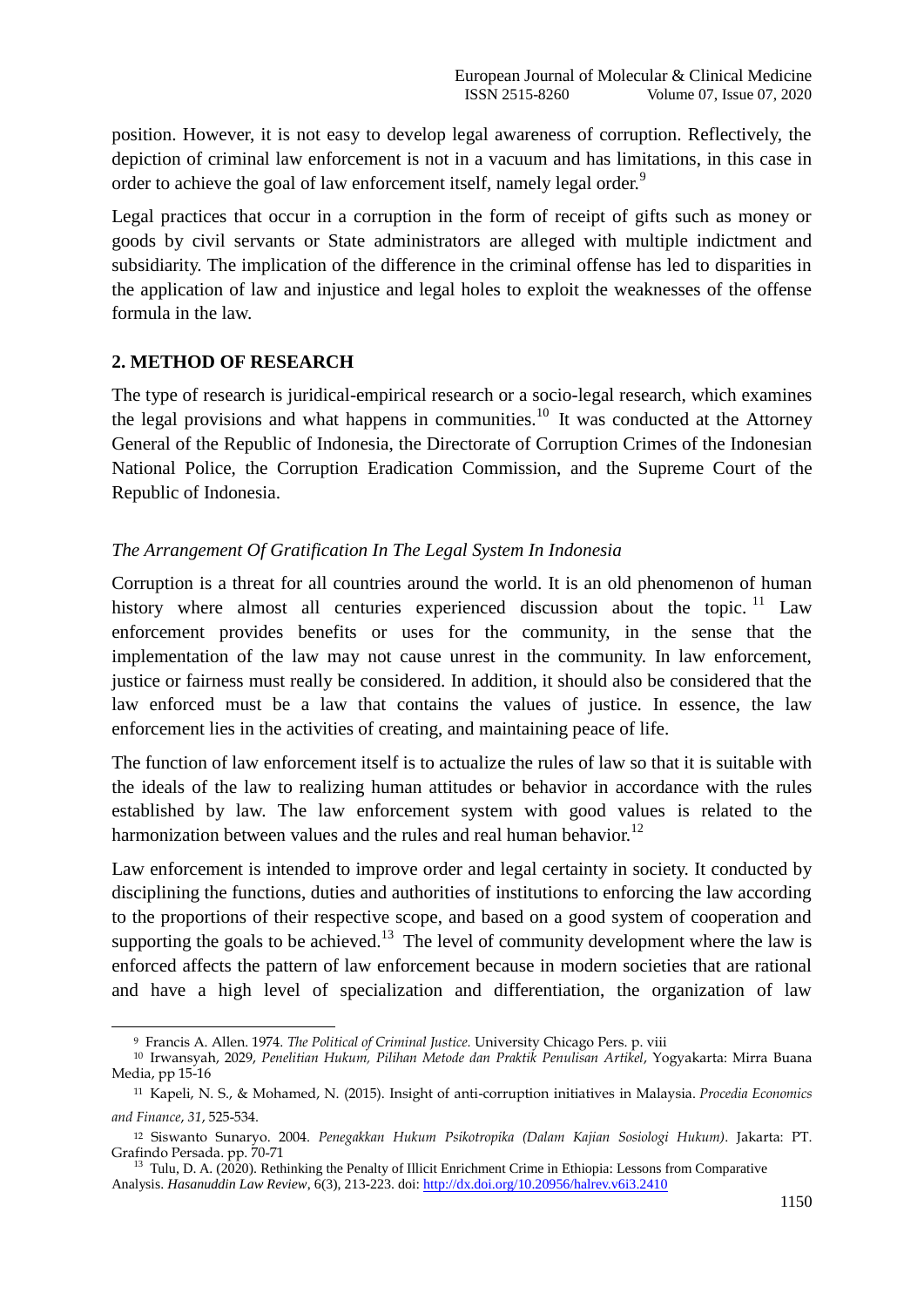enforcement is also increasingly complex and bureaucratic.

Theoretically, a systematic study of law enforcement and justice is declared effective if 5 (five) pillars of the law go well, namely legal instruments, law enforcement officials, factors of citizens affected by the rule of law, legal culture, as well as facilities that can support the implementation of the law. Hikmahanto Juwono<sup>14</sup> stated that in Indonesia, traditionally the legal institutions that conduct law enforcement are the Police, the Attorney General, the Judiciary Body, and the Advocates.

Corruption has become an extraordinary crime as well as in effort to eradicate it cannot be done again normally, but it is demanded in extraordinary ways and in special ways and exact and specific steps involving all the potential that exists in communities, especially the government and law enforcement officers. Corruption of one country with another country from the intensity and mode of operation is very dependent on the quality of peoples, customs, and its law enforcement system.<sup>15</sup>

Bribery corruption originates from bribery offense (*omkoping*) in the Criminal Code. The Criminal Code itself distinguishes between 2 (two) groups of bribery offense, namely accepting and giving bribes. The first is called active bribe (*actieve omkoping*), the legal subject is giver of bribes.

Certainly, giving a gift as an act of someone who gives something (money or goods/services) to other is allowed. However, if the gift is expected to be able to influence the decision or policy of the gifted official, then the gift is not just a greeting or gratitude, but as an attempt to get benefit the official or examiner that will affect the integrity, independence and objectivity, and it is not justified and it can be categorized as gratification.

There is an argument why the recipient of gratification is considered as reprehensible act, it is based on moral reasons that public officials should not receive gifts because they may cause a conflict of interest with their positions. The question that often arises is why gratification giver is not classified as unlawful? The reason is very simple, namely the difficulty of proving the evil intentions of gratification giver (Table 2).

| Understanding                                                                             | <b>Action</b>               | <b>Mistake</b>                                | Punishment                  |
|-------------------------------------------------------------------------------------------|-----------------------------|-----------------------------------------------|-----------------------------|
| In the broadest sense, Receiving                                                          |                             | Cannot                                        | be proven Life sentence, or |
| the giving includes material/having                                                       |                             | the malicious $\alpha$ numerical number of 4  |                             |
| money,                                                                                    | goods, economic value which | intentions<br>of <sub>1</sub>                 | years and a                 |
| discounts, commissions, when receiving is                                                 |                             | gratification receiver, $\vert$ maximum of 20 |                             |
| loan without interest, attached to a public                                               |                             | but possible there is $\sqrt{ }$ years,       | and a                       |
| travel tickets, lodging   position (Article 12B)   malicious intentions   minimum fine of |                             |                                               |                             |
| facilities, travel, free                                                                  |                             | of gratification giver $\vert 200 \vert$      | million                     |
| medical treatment, and Reasons                                                            | for                         | in the form of certain $\vert$                | rupiah and a                |
| other facilities. The Eliminating Action                                                  |                             | in<br>interests<br>the                        | maximum of                  |

Table 2. Provisions on gratification in the Corruption Criminal Laws

<u>.</u>

<sup>14</sup> Hikmahanto Juwono, 2006, *Penegakan Hukum Dalam Kajian Law and Development: Problem dan Fundamen Bagi Solusi di indonesia*, Jakarta: Majalah Varia Peradilan, No.244. p. 13.

<sup>15</sup> Djoko Sumaryanto. 2009. *Pembalikan Beban Pembuktian*. Jakarta: Prestasi Pustaka. p. 2.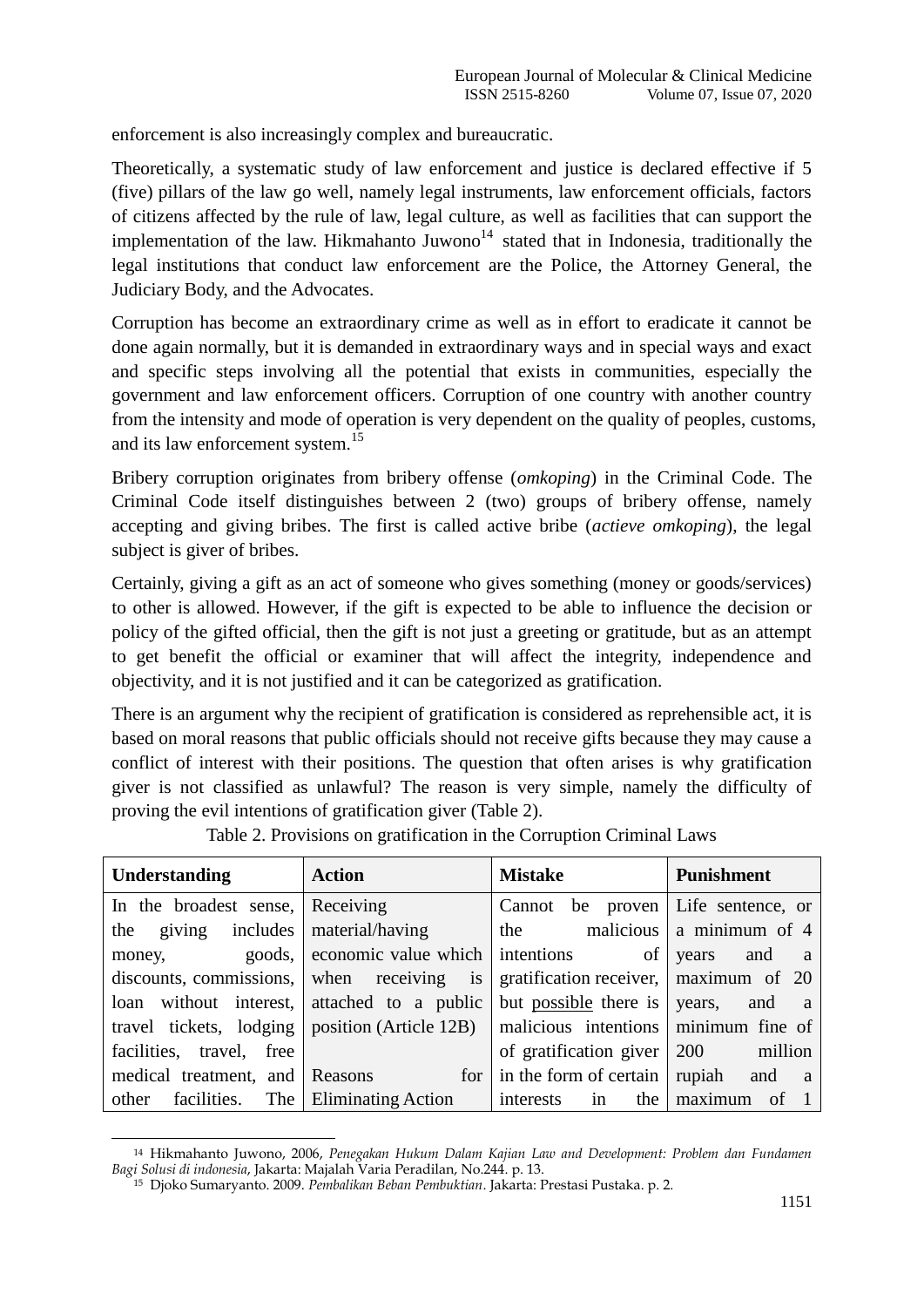| gratifications<br>were                             |     | future.              | billion rupiah |
|----------------------------------------------------|-----|----------------------|----------------|
| received both at home Reporting                    | for |                      | (Article 12B)  |
| and abroad and which something receipt in          |     | The value of honesty |                |
| were conducted using $\vert$ 30 days (Article 12C) |     | and good intention   |                |
| electronic or without                              |     | of public officials  |                |
| electronic media.                                  |     |                      |                |
| (Elucidation of Article)                           |     |                      |                |
| 12B)                                               |     |                      |                |

Source: Primary data, 2019 (edited).

Legal practices that occur, a criminal offense of corruption in the form of receiving gifts, whether in the form of money or goods by civil servants or State administrators are alleged with multiple indictment and subsidiarity. The implication of the difference in the application of offense in a crime has led to disparities in the application of law and injustice and legal hole to exploit the weaknesses of the offense the law. Implications of the application of positive criminal law instruments provide a space for criminalization as a general crime (Criminal Code and Act No. 11 of 1980 on Bribery) and as a special crime (Act No. 31 of 1999 on Eradication of Corruption) leads to the law criminal procedure and competence of the court authorized to examine, hear and decide on a criminal case.

Jeremy Pope<sup>16</sup> argues that corruption is more easily found in various fields of life. *First*, the weakening of social values, personal interests become more important than the public interest, and the ownership of objects individually becomes the personal ethic that underlies the social behavior of most people. *Second*, there is no transparency and accountability of the public integrity system. Various groups consider that corruption seems to have penetrated all life and seems to have been integrated with the State governance system. According to Patrick Glynn, Stephen J. Korbin and Moises Naim, $17$  both actual and perceived exist in several countries, due to systematic political changes, so that it weakens or destroy not only social and political institutions but also the law.

The author believes that the arrangement of the gratification offense actually shows progress in the criminal law system in Indonesia because the arrangement will actually form the mindset of the State apparatus to act professionally in doing its main duties and functions. In principle, giving something to others is not a legal problem, but if it has an impact on the performance of the State official, then it is appropriate to regulate it in the legal system so that it does not become a bad habit for the State administrators.

### *An Ideal Concept of the Gratification Offense in the Renewal of National Criminal Law*

Corruption eradication must be a priority on the government agenda to be resolved seriously and urgently and as part of a program to restore the public trust and the international

<sup>-</sup><sup>16</sup> Jeremy Pope. 2003. *Strategi Memberantas Korupsi.* Edisi Ringkas. Jakarta:Transparency International Indonesia. p. 2

<sup>17</sup> Kimberly Ann Elliot. 1999. *Corruption and The Global Economy*. Edisi Pertama. Terjemahan Yayasan Obor Indonesia, Jakarta. p. 11.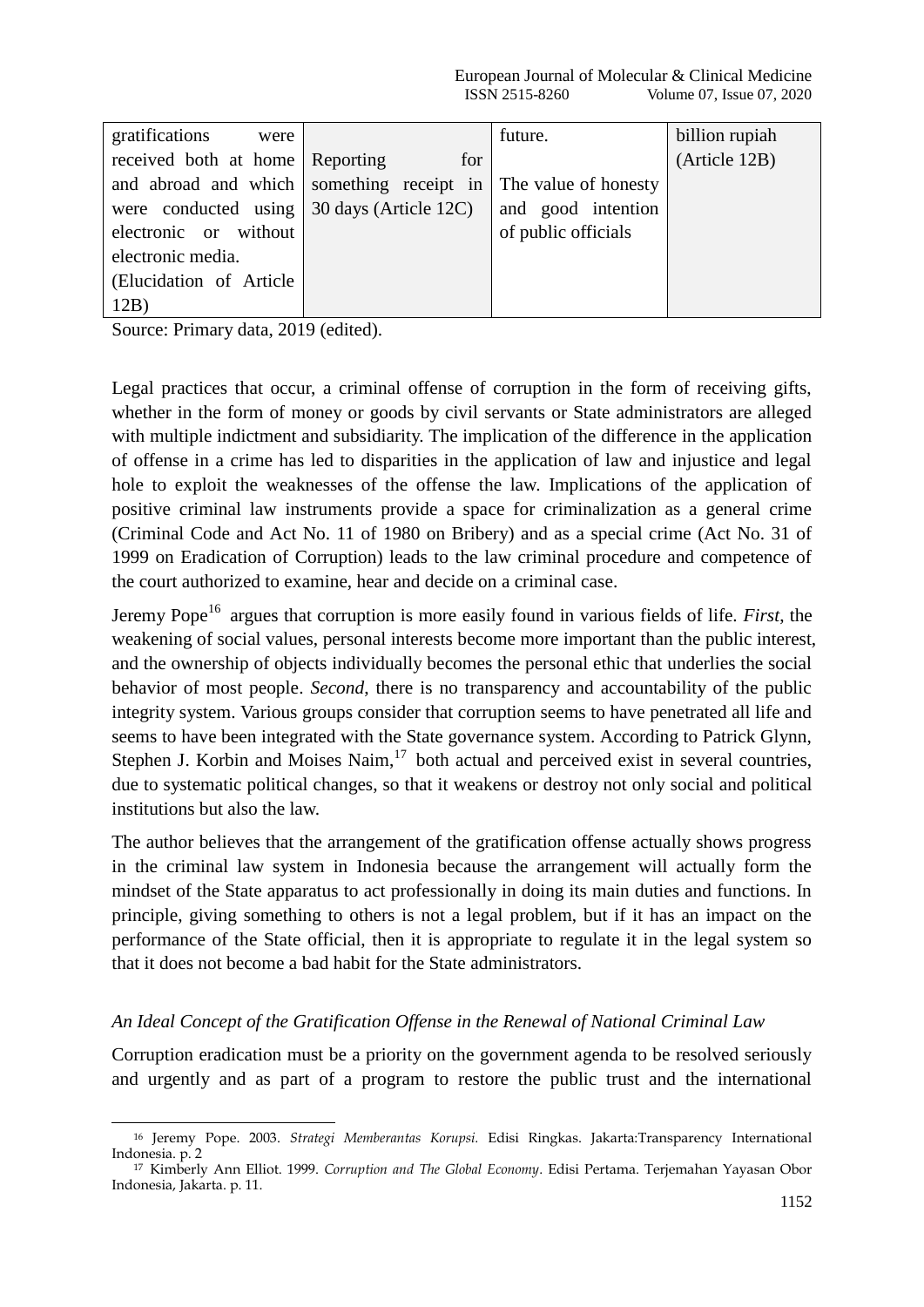community in order to enhance the economic growth of a country, including Indonesia. Criminal law enforcement, like the law enforcement process in general involves a minimum of three related factors, namely legal, law officers or, and legal awareness.<sup>18</sup>

The discussion of these three factors can be related to the division of three components of the legal system, i.e *legal substance*, *legal structure*, and *legal culture*. In the criminal justice system, the establishment of the Corruption Eradication Commission in this reform era raises problems because it will disrupt the existing system, namely the criminal justice system against corruption or the law enforcement system against corruption.

In daily life, giving or gifts is an ordinary act and there is no relation with unlawful acts. But it is different if the giving or gift is given to someone in relation with their position as an official or State administrator with the intention that through such gift may influence the decision or policy of the government official who is given the gift, so the gift is an attempt to obtain the benefit. The act of giving something to government officials/administrators with an intention to obtain benefit is called gratification.

As described earlier it appears that there are weaknesses in the criminalization of the gratification crime in the Corruption Acts. Therefore, there needs to be an update (renewal) so that these laws and regulations are in accordance with the socio-political, socio-philosophical and socio-cultural values of the Indonesian people and also technological progress and social change. <sup>19</sup> The most important improvement is done through the legal policy of the gratification itself.

As explained in Chapter II that legal policy is a basic policy in the administration of the State in the field of law that will, while and has been implemented and it originate from the values prevailing in society to achieve the goals of the country. It is inseparable from the social reality that exists in the country, and on the other hand, as a member of the world community, Indonesian legal policy is inseparable from the reality and international legal policy.

Legal policy is a basic policy that determines the direction, form and content of the law to be established or being enacted. It is actually more about the policy in the creation of law to determine the content and direction of the law and what matters are used as criteria for formulating good law.<sup>20</sup> If it is specified in criminal law, then the legal policy of criminal law is a policy in the creation of criminal law to determine the contents and direction of the criminal law itself and what matters are used as criteria for formulating a better criminal law in accordance with social conditions and development of era, both philosophically and sociologically.

Actually, the formulation of norms of bribery and gratification in the Corruption Acts at the implementation level makes it difficult for prosecutors to apply. The difficulty is in terms of proving the crime itself. The formulation of Article 12B paragraph (1) begins with the

<sup>&</sup>lt;u>.</u> <sup>18</sup> Bambang Waluyo. 2014. *Optimalisasi Pemberantasan Korupsi Di Indonesia*. The Journal of Juridical. Faculty of Law, Universitas Pembangunan Nasional Veteran Jakarta. Vo. 1 No. 2. Jakarta. pp. 175-179

<sup>19</sup> Amir Ilyas, 2012. *Asas-asas Hukum Pidana, memahami tindak pidana dan pertanggungjawaban pidana sebagai syarat pemidanaan.* Yogyakarta: Rangkang Education, p. 31

<sup>20</sup> Hendrik Dengah, M. Syukri Akub, Slamet Sampurno, Syamsuddin Muchtar. (2019). "Hand Catch Operation" on Corruption Crimes: The Case of the KPK in Indonesia, *Journal of Law, Policy and Globalization*, Vol. 81, pp: 32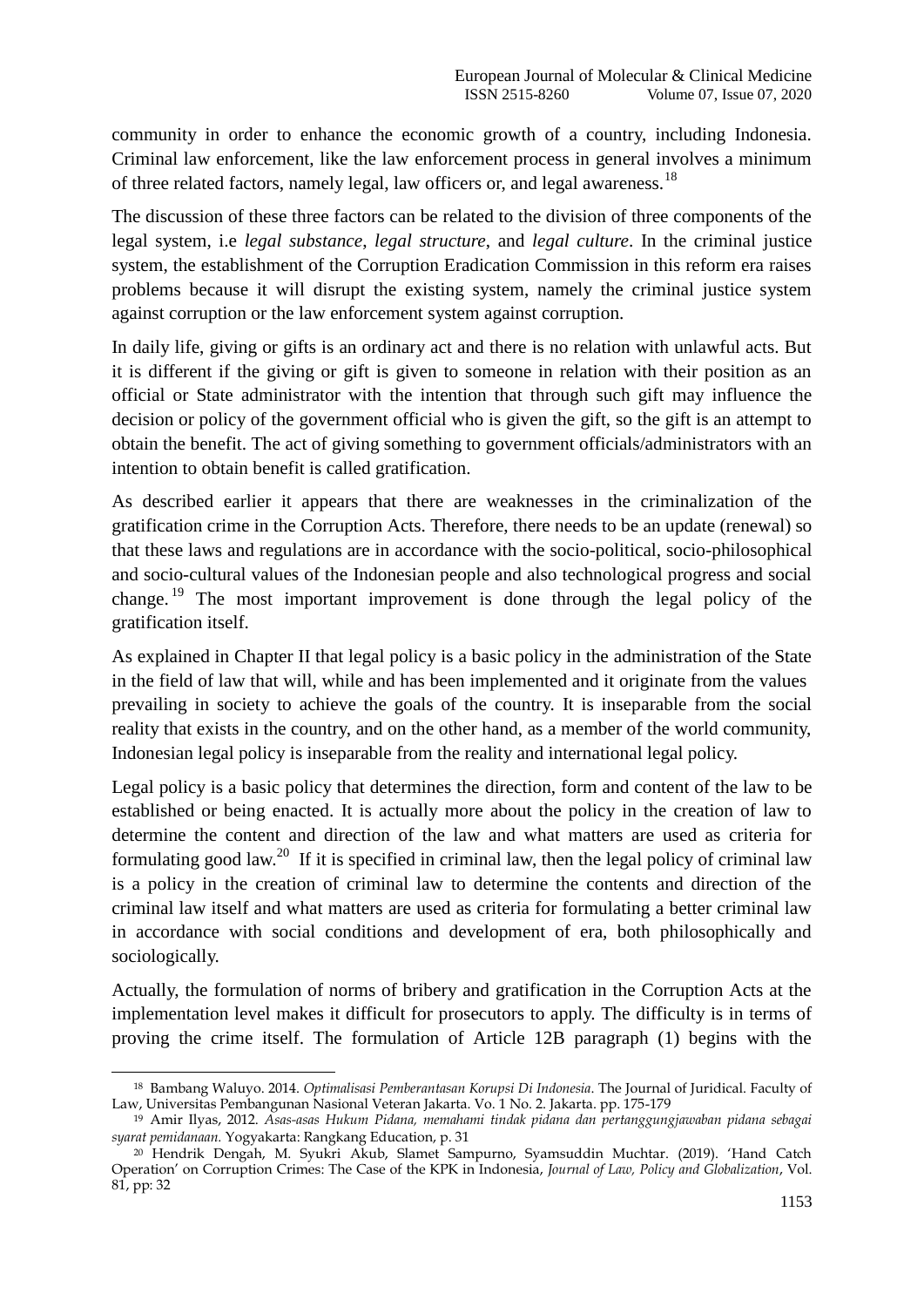element "*Every gratification to public servants or State administrators*." The issue is whether any giving to State administrators is a prohibited gratification? According to the author, it is not certain that all gifts given to State administrators are prohibited gratification; it could be given in their capacity as social beings. For this reason, the proving of the "*malicious intent*" from a gift to the State administrator is very difficult to do, unless it is followed by concrete actions taken by the State administrator who violates the law.

Based on this explanation, according to the author, bribery and gratification need to be clearly distinguished. The author"s intention is that the provisions of Article 12B of the Anti-Corruption Acts should be amended by emphasizing that gratification is a separate form of criminal act which is independent of the provisions regarding bribery. Not to mention if looking at the elements of gratification contained in Article 12B of Act No. 20 of 2001, it can be said that these elements overlap with the elements referred to in the provisions of Article 5, 6, and 12 of Act No. 20 of 2001. If observes, then the formulation of Article 12B regarding gratification with the formulation of Article 5 and 6 has similar elements (Table 2), as seen on Table 3.

| <b>Article 12B</b>       | <b>Article 5</b>                                                                                     | <b>Article 6</b>           |  |
|--------------------------|------------------------------------------------------------------------------------------------------|----------------------------|--|
|                          | 1. The maker is civil 1. The maker is civil servant $\vert 1$ . The makers are judges                |                            |  |
| servant<br>$\alpha$      | State or State administrator                                                                         | and advocates              |  |
| administrator            | 2. The act is receiving gifts or $\vert$ 2. The act is receiving gifts                               |                            |  |
| 2. The act is receiving  | promises                                                                                             | or promises                |  |
|                          | (giving in the broadest $\vert 3$ . The giving is intended that $\vert 3$ . The giving or promise is |                            |  |
| sense)                   | the civil servant or State intended so that the judge or                                             |                            |  |
| 3. The giving is related | administrator do or not do advocate doing something                                                  |                            |  |
| to his/her position      | something in his/her position                                                                        | their<br>4. Contrary<br>to |  |
| 4. Contrary to his/her   | 4. Contrary to his/her                                                                               | obligations                |  |
| obligations and duties   | obligations                                                                                          |                            |  |

Table 3. Elements of gratification in Corruption Acts

Source: Primary data, 2019 (edited).

Certainly, such provisions or norms will cause various problems in the aspect of law enforcement. For this reason, it is necessary to have a clear distinction on the regulation regarding the gratification which is certainly different from bribery. In criminal law, there are 3 (three) important principles that need to be examined in the context of the criminalization of an act, namely the principle of *Lex Scripta*, *Lex Certa*, and *Lex Stricta*. *Lex Scripta* emphasizes that statutory or law must regulate behavior that is considered a criminal offense. Without statutory governing prohibited acts, these actions cannot be said to be criminal offense. Furthermore, *Lex Certa* emphasizes that lawmakers must define clearly without vague (*nullum crimen sine lege stricta*), so that there is no ambiguous formulation of prohibited acts and sanctions.

Unclear or complicated formulations will only lead to legal uncertainty and hinder the success of (criminal) prosecution efforts because citizens will always be able to defend themselves that such provisions are not useful as guidelines for behavior. Whereas, *Lex*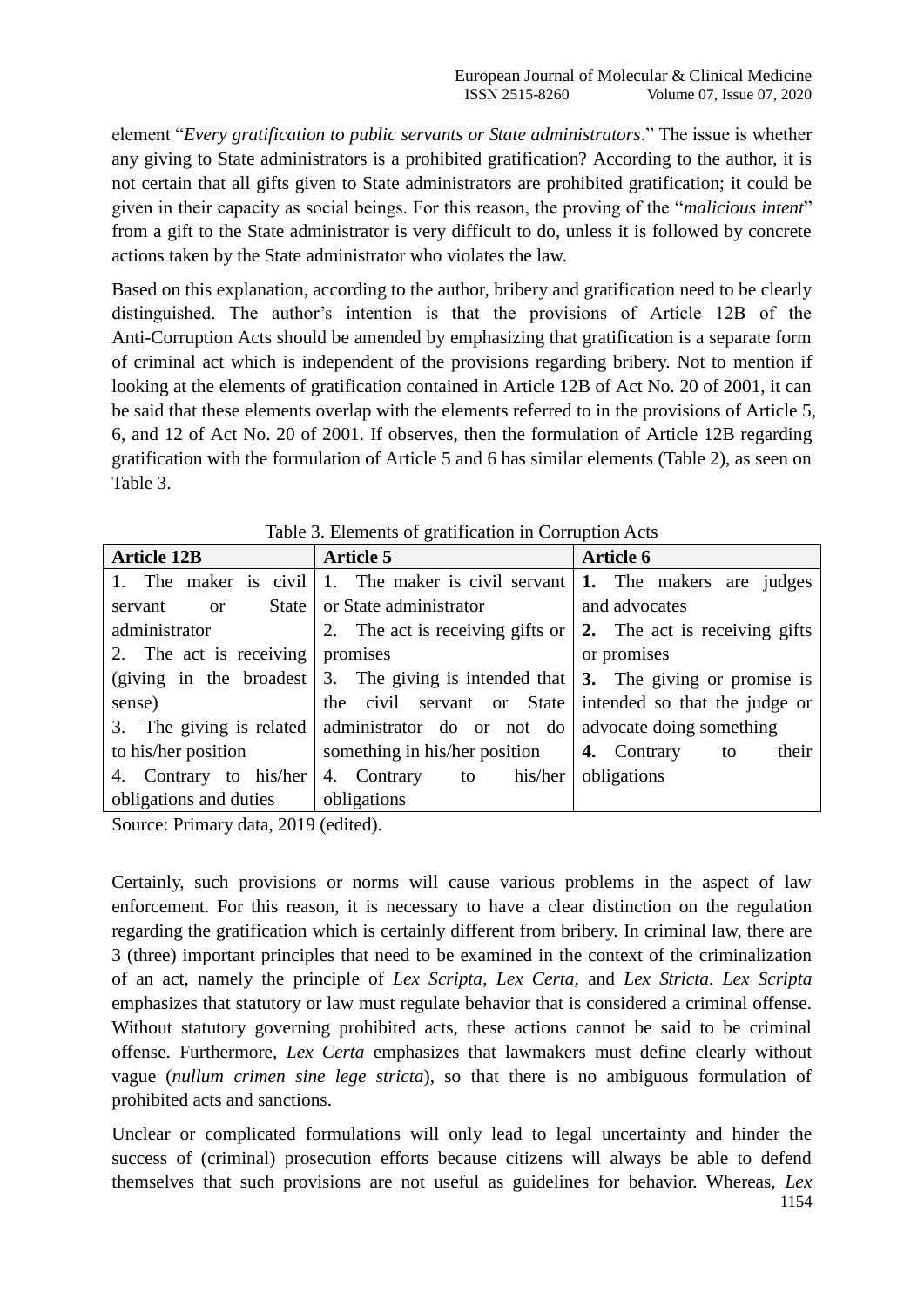*Stricta* emphasizes that a material in a statutory regulation cannot be expanded or interpreted other than what is written in the legislation or in other words the principle of a provision or legislation cannot be extended unless it is determined clearly by the laws and regulations.

These conditions indicate inconsistencies in bribery and gratification in the Corruption Acts. Even if the lawmaker wants to distinguish between bribery and gratuity (gratification), then articles must be made that contain different elements of the two acts or crime and no longer categorize gratification as a bribe if it fulfills its elements.

Based on the construction of the law, then the formulation of gratification should be formulated comprehensively regarding the giver and recipient of gratification as a comprehensive rule so that in the case of the application of sanctions can refer to one article governing it. This has an impact on the principle of balance and fairness where the actors, both the giver and the recipient of gratification receive appropriate sanctions so that law enforcement regarding the gratification is suitable with the goal to be achieved namely justice and legal certainty. $^{21}$ 

## **3. CONCLUSION**

The essence of the gratification arrangement in the Corruption Acts is to eliminate the sense of injustice for the corruptor, in terms of the value of corruption with a relatively small amount. Even though the value of corruption is large or small, the act is still corruption. If reviewed normatively, gratification has the meaning of giving in the broadest sense, both received at home and abroad and that conducted by using electronic or without electronic. Whereas, bribery has a narrower meaning because the intention of the bribe giver and receiver is clear and contains unlawful act.

The ideal legal policy of gratification in the renewal of national criminal law is to formulate elements of gratification offense, including restrictions on what is acceptable or not acceptable to State administrators. The formulation of gratification offense in the Corruption Act is intended to form an anti-corruption culture within the scope of government so that good and clean governance can be realized. The criminalization of gratification is expected to be the beginning of the formation of a legal culture namely *zero tolerance to corruption.* Thus, there is a need for commitment and seriousness of the government in combating corruption through *non-penal* means. The improvement of criminal law policy plan on gratification offenses needs to be done so that the criminalization of gratification can be more comprehensive so that the Corruption Acts becomes a practical and effective legislation to eradicate corruption.

#### **REFERENCES**

-

- [1]. Amir Ilyas, 2012. *Asas*-*asas Hukum Pidana, memahami tindak pidana dan pertanggungjawaban pidana sebagai syarat pemidanaan*. Yogyakarta: Rangkang Education.
- [2]. Bambang Waluyo. 2014. *Optimalisasi Pemberantasan Korupsi Di Indonesia*. The

<sup>21</sup> Nur Mauliddar, Mohd. Din, dan Yanis Rinaldi. *Op.Cit*. pp. 170-171